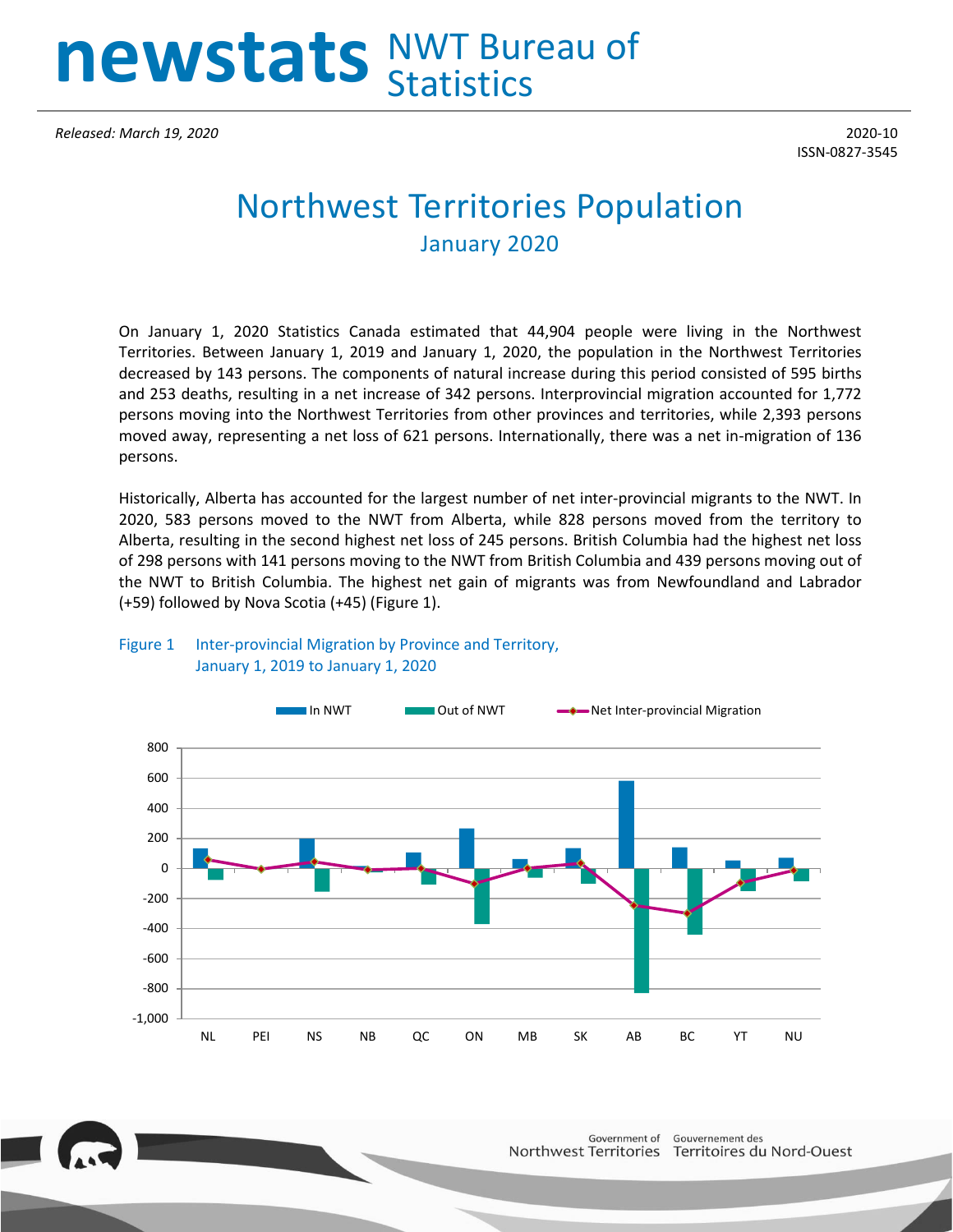At the national level, Canada's population increased by 1.6% between January 1, 2019 and January 1, 2020. Prince Edward Island and Nunavut experienced the largest increases of 2.0% followed by Ontario (+1.9%) and Alberta (+1.8%), exceeding Canada's growth. Newfoundland and Labrador was the only other jurisdiction besides NWT that saw their population decline (-0.5%).

|                              | 2020<br>$1$ -Jan | (%)<br>Change | 2019<br>1-Jan | (%)<br>Change | 2018<br>$1$ -Jan | (%)<br>Change | 2017<br>$1$ -Jan | $(\%)$<br>Change |
|------------------------------|------------------|---------------|---------------|---------------|------------------|---------------|------------------|------------------|
|                              |                  |               |               |               |                  |               |                  |                  |
| Canada                       | 37,894,799       | 1.6           | 37,311,904    | 1.4           | 36,788,832       | 1.3           | 36,313,430       | 1.2              |
| <b>Northwest Territories</b> | 44,904           | $-0.3$        | 45,047        | 0.0           | 45,062           | 1.0           | 44,616           | 0.2              |
| Nunavut                      | 39,097           | 2.0           | 38,341        | 1.7           | 37,694           | 1.4           | 37,184           | 1.3              |
| Yukon                        | 41,078           | 0.9           | 40,692        | 1.7           | 40,019           | 3.0           | 38,859           | 2.9              |
|                              |                  |               |               |               |                  |               |                  |                  |
| British Columbia             | 5,110,917        | 1.6           | 5,031,893     | 1.5           | 4,959,616        | 1.5           | 4,887,201        | 1.6              |
| Alberta                      | 4,413,146        | 1.8           | 4,335,768     | 1.5           | 4,270,923        | 1.2           | 4,219,710        | 1.2              |
| Saskatchewan                 | 1,181,666        | 1.0           | 1,170,028     | 1.1           | 1,157,543        | 1.2           | 1,143,702        | 1.4              |
| Manitoba                     | 1,377,517        | 1.1           | 1,361,997     | 1.3           | 1,344,864        | 1.5           | 1,324,462        | 1.7              |
| Ontario                      | 14,711,827       | 1.9           | 14,441,694    | 1.8           | 14,188,919       | 1.5           | 13,972,735       | 1.4              |
| Quebec                       | 8,537,674        | 1.3           | 8,429,241     | 1.0           | 8,342,243        | 1.0           | 8,256,463        | 0.8              |
| New Brunswick                | 779,993          | 0.9           | 772,790       | 0.6           | 768,309          | 0.5           | 764,699          | 0.5              |
| Nova Scotia                  | 977,457          | 1.3           | 965,249       | 1.14          | 954,397          | 0.87          | 946,133          | 0.8              |
| Prince Edward Island         | 158,158          | 2.0           | 155,111       | 2.3           | 151,648          | 2.3           | 148,228          | 2.1              |
| Newfoundland & Labrad        | 521,365          | $-0.5$        | 524,053       | $-0.7$        | 527,595          | $-0.3$        | 529,438          | 0.1              |

# Table 1 Population Estimates and Annual Rate of Growth, by Province and Territory January 1, 2017 to January 1, 2020

The detailed components of population change for the Northwest Territories since 2013 are presented in Table 2.

#### *Note*:

These population estimates are based on the 2016 Census, adjusted for census net undercoverage. Data may be revised over the coming years, and it is possible that trends will change as a result of future revisions.

For more information about these estimates or for community level population estimates and projections, please visit the NWT Bureau of Statistics website at http://www.statsnwt.ca or call (867) 767-9169.